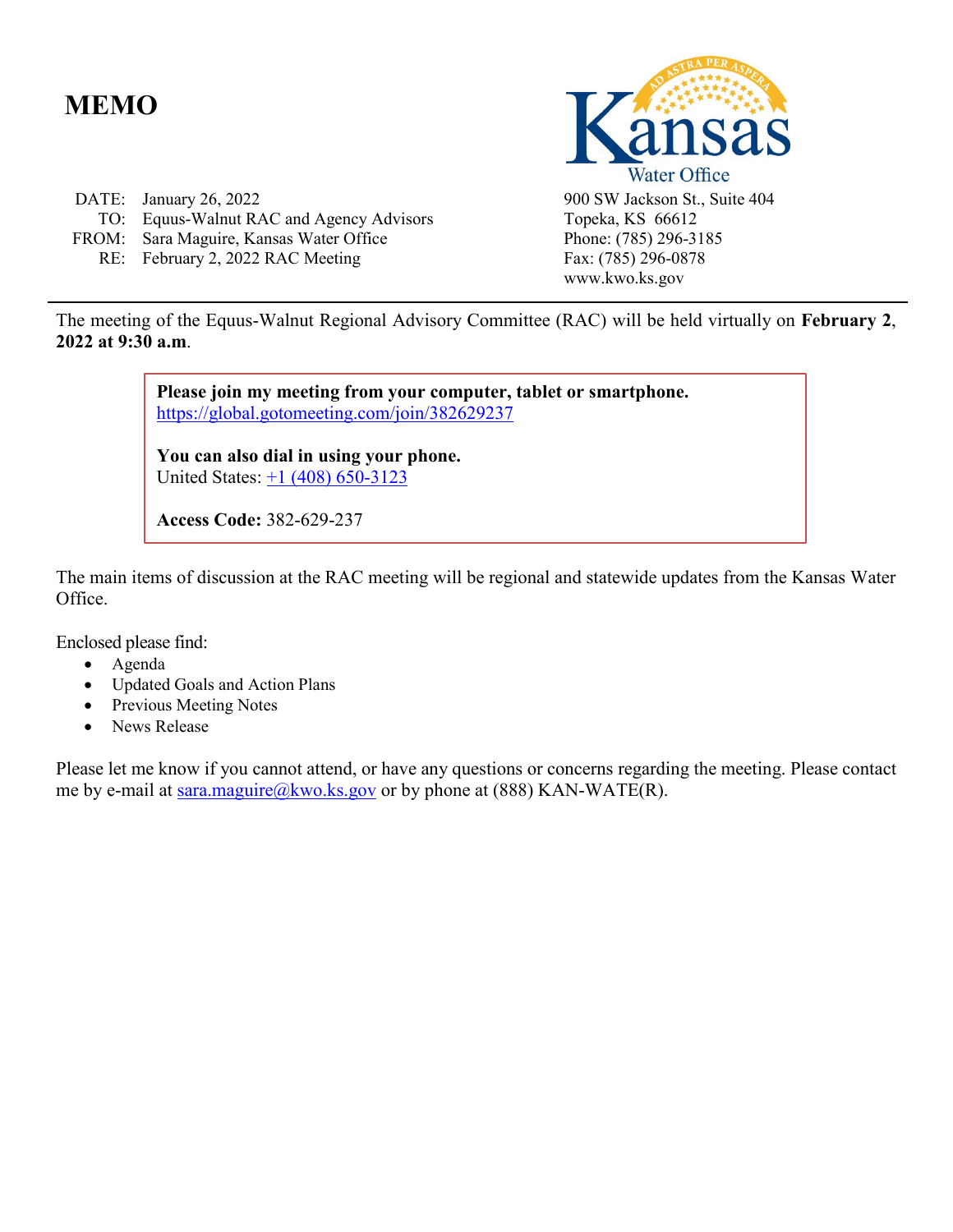

# **EQUUS-WALNUT REGIONAL ADVISORY COMMITTEE MEETING AGENDA**

#### **DATE:** February 2, 2022

**TIME:** 9:30 am

**LOCATION: Please join my meeting from your computer, tablet or smartphone.**  <https://global.gotomeeting.com/join/382629237>

> **You can also dial in using your phone.** United States: [+1 \(408\) 650-3123](tel:+14086503123,,382629237)

**Access Code:** 382-629-237

# **AGENDA DETAILS**

- **I. Welcome and Roll Call**
- **II. Regional Advisory Committee (RAC) Approval of Agenda**

#### **III. Kansas Water Office Updates**

- **a. Statewide issues and updates**
	- i. Legislature
	- ii. Kansas Water Plan
	- iii. Kansas Water Authority Update (January 26-27 meeting)

### **b. Regional issues and updates**

- i. RAC Membership
- ii. Open discussion from members

#### **IV. Regional Activities**

- **a. Produced Water Pilot Update**
- **b. Review Goals and Action Plans**

#### **V. Other Business**

- **a. Public comments**
- **b. Questions and Future Issues from RAC Members**
- **c. Future Meetings**
	- i. Equus-Walnut RAC: TBD
	- ii. Winter Water Tech Expo (February 3, 5pm-9pm)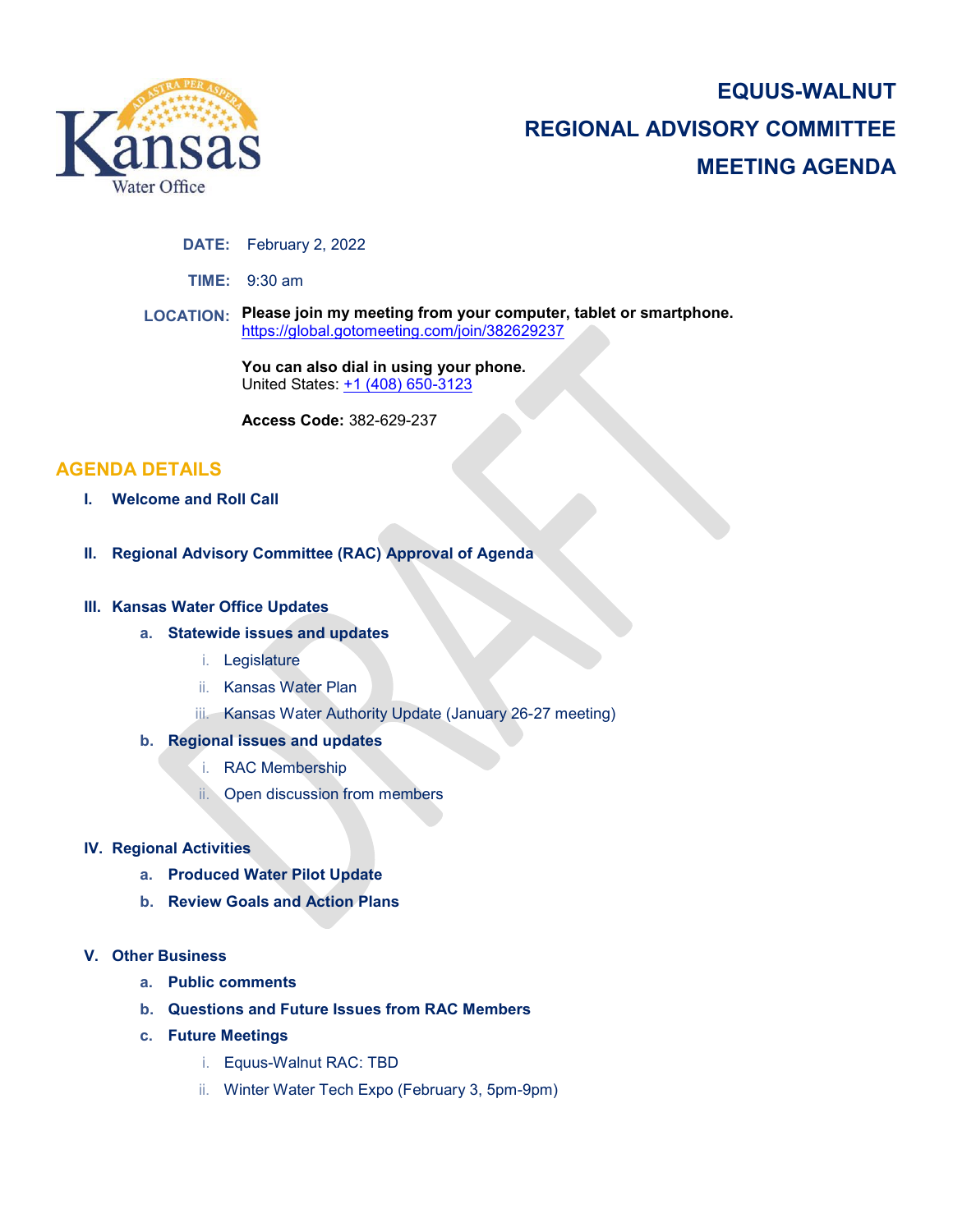

# **Equus-Walnut Regional Advisory Committee Meeting Notes**

# **Equus-Walnut Regional Advisory Committee Meeting**

1:00 pm August 3, 2021

Remote

### **Members in Attendance:**

| <b>Name</b>                     | <b>City</b>       | Category                          | <b>Term</b> | <b>Present</b> |
|---------------------------------|-------------------|-----------------------------------|-------------|----------------|
| Denise Noonan Middleton (Chair) | Burden, KS        | Agriculture 2                     | 2023        | No.            |
| Brian Meier (Vice Chair)        | Wichita, KS       | Industry/Commerce 2               | 2021        | <b>Yes</b>     |
| Kurt Bookout                    | El Dorado, KS     | Public Water Supply 2             | 2021        | No.            |
| Libby Albers                    | Newton, KS        | <b>Conservation/Environment 2</b> | 2023        | No.            |
| David Bogner                    | Mt. Hope, KS      | Groundwater Management            | 2023        | No.            |
| Don Koci                        | Hutchinson, KS    | Public Water Supply 3             | 2021        | N <sub>o</sub> |
| Jesse McCurry                   | Colwich, KS       | Agriculture (cc)                  | 2021        | N <sub>o</sub> |
| Chad Milligan                   | Derby, KS         | At Large Public (cc)              | 2023        | No.            |
| Roger Black                     | Arkansas City, KS | <b>Watershed Protection</b>       | 2023        | No             |
| Don Henry                       | Wichita, KS       | Public Water Supply (cc)          | 2023        | No.            |
| Steve Hieger                    | Wichita, KS       | Industry/Commerce (cc)            | 2023        | N <sub>o</sub> |
| Russell Tomevi                  | Winfield, KS      | <b>Integrated Planning</b>        | 2023        | No.            |
| Byron Warta                     | Newton, KS        | Conservation/Environment (cc)     | 2021        | No.            |

#### **Others in attendance:**

| <b>Others in attendance:</b> |                               |  |
|------------------------------|-------------------------------|--|
| <b>Name</b>                  | <b>Affiliation</b>            |  |
| David Bollenback             | Kansas Corporation Commission |  |
| <b>Steve Frost</b>           | <b>KDA</b>                    |  |
| Ted Saranchuk                |                               |  |
| Scott Satterthwaite          | <b>KDHE</b>                   |  |
| Ronald Graber                | Kansas State University       |  |
| Allison Herring              | <b>KDHE</b>                   |  |
| Vanessa Salazar              | <b>KDWP</b>                   |  |
| Jeff Lanterman               | <b>KDA</b>                    |  |
| <b>Richard Basore</b>        |                               |  |
| Sara Maguire                 | <b>KWO</b>                    |  |
| Matt Unruh                   | KWO                           |  |

**Welcome and Roll Call:** Brian Meier called the meeting to order at 1:02pm as the Chair was unable to participate.

**Regional Advisory Committee (RAC) Approval of Agenda:** The RAC member present approved the agenda as written.

### **Kansas Water Office Updates**

- **a. Budget Update**
	- **i. Budget presentation from KWO:** Matt Unruh of KWO gave an abridged virtual presentation on budget information, summarizing fiscal year (FY) 2021, discussing FY 2022, and looking ahead to FY 2023. Matt answered questions from the group and encouraged representatives from the state agencies present to highlight the budget items they felt were important.

*Membership: Denise Noonan Middleton, Chair, Burden, KS; Brian Meier, Vice-Chair, Wichita, KS; Roger Black, Arkansas City, KS; Kurt Bookout, El Dorado, KS; Don Koci, Hutchinson, KS; Jesse McCurry, Colwich, KS; Russell Tomevi, Winfield, KS; Byron Warta, Newton, KS; Libby Albers, Newton, KS; David Bogner, Mt. Hope, KS; Chad Milligan, Derby, KS; Don Henry, Wichita, KS; Steve Hieger, Wichita, KS KWO Planner: Sara Maguire, 785-296-0867[; sara.maguire@kwo.ks.gov](mailto:sara.maguire@kwo.ks.gov)*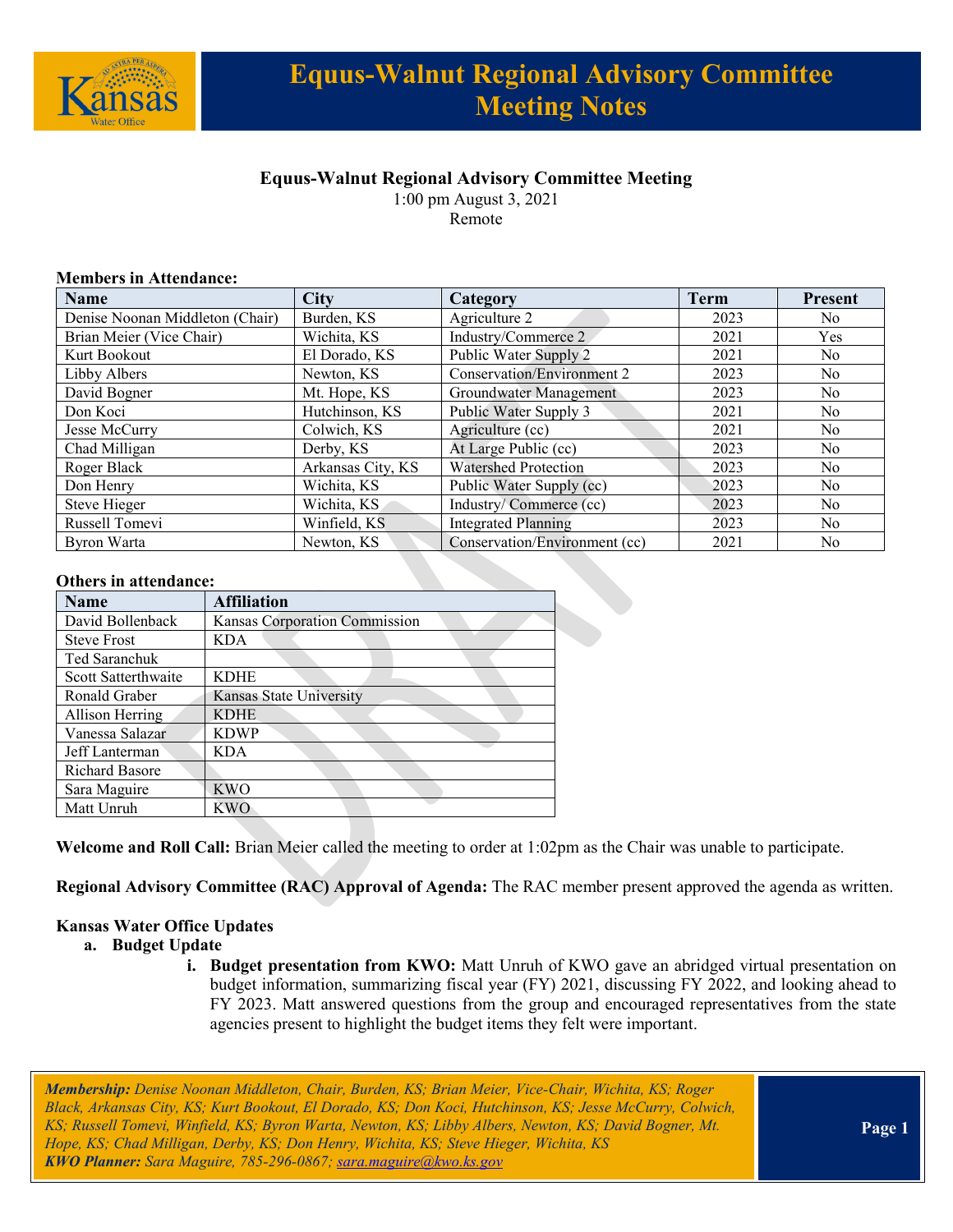

# **Equus-Walnut Regional Advisory Committee Meeting Notes**

**ii. Budget input from RAC members:** The RAC member present decided to prioritize the same budget items as the Equus-Walnut RAC had highlighted last year. These items are promoting sustainable water resource management, Equus Beds contamination remediation, Water Technology Farms, and improving watershed practices.

### **b. Statewide Updates**

- **i. Legislature:** Sara Maguire of KWO provided information on the House Water Committee. The House Water Committee will be holding a meeting in Garden City, KS on August 18, 2021.
- **ii. Kansas Water Plan:** Sara discussed plans to complete the Water Plan by the August KWA meeting. Following the August KWA meeting, there will be a 30-day window for public comments, after which time a final version of the Water Plan can be produced and distributed. Water Plan updates can be found o[n this page.](https://kwo.ks.gov/water-vision-water-plan/water-plan)
- **iii. Kansas Water Authority Meeting:** Sara summarized the previous three Kansas Water Authority (KWA) meetings, held on May 18, June 9, and June 23, 2021.

### c. **Regional Updates**

- **i. RAC Membership:** Sara explained KWO has received a handful of applications for the RAC and those chosen by the KWA during their August meeting will be notified.
- **ii. Open discussion from members:** Sara opened the floor for open discussion from members, but no comments were made.

### **Other Business**

- **a. Public comments:** None.
- **a. Questions and Future Issues from RAC Members:** None.
- **b. Meetings**
	- **i. Equus-Walnut RAC:** The next RAC meeting will be scheduled around October 2021.
	- **ii. Kansas Water Congress:** The next Water Congress meeting is scheduled for August 16, 2021 in Garden City, Kansas.
	- **iii. Kansas Water Authority:** The next KWA meeting is scheduled for August 17, 2021 in Garden City, Kansas.
	- **iv. House Water Committee:** The next Water Committee meeting is scheduled for August 18, 2021 in Garden City, Kansas.

**Adjourn:** Brian adjourned the meeting at 1:45pm.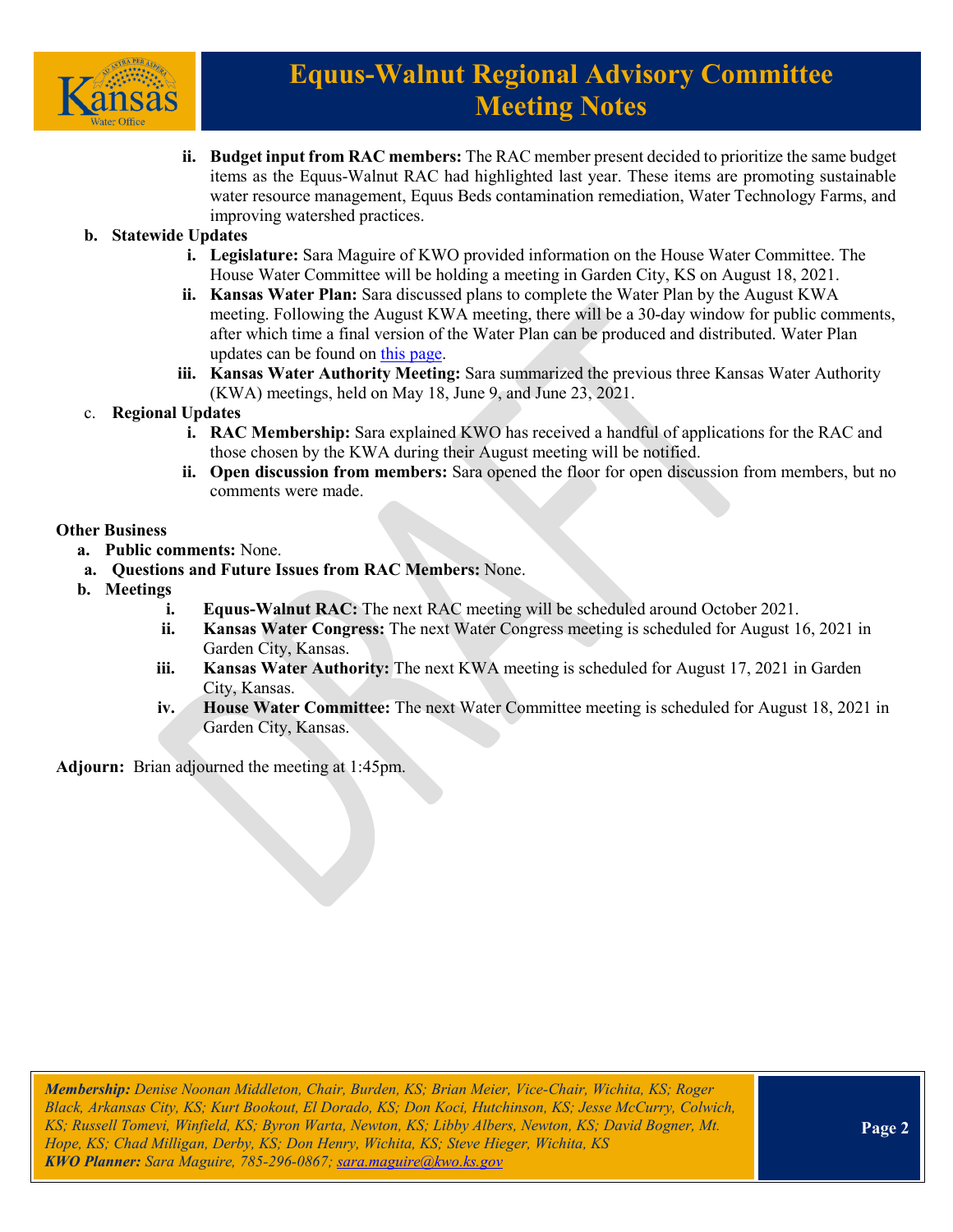# **Equus-Walnut RAC Goals and Action Plans**

**Priority Goal #1: Promote sustainable balance of groundwater withdrawals with annual recharge in the Equus Beds Aquifer. Ensure safe yield and recharge rate calculations in the Equus Beds Aquifer are accurate through a district wide, integrated groundwater and surface water model.**

## **Action Plans:**

- I. Maintain the Groundwater Management District #2 model developed by the Kansas Geological Survey 2020 (GMD 2 model).
- II. Utilize GMD 2 model results to support refinement of aquifer recharge rates.
- III. Encourage application of the revised recharge rates to support safe yield calculations within GMD 2 model boundaries.
- IV. Support utilizing GMD 2 model results to identify areas of over-appropriation within the Equus-Walnut planning region.
- V. Promote an integrated approach to the management of all water resources, by nondomestic users within the Equus-Walnut planning region, especially in overappropriated areas.
- VI. Continue to encourage communication and collaboration between all responsible agencies and organizations tasked to accomplish these actions.

**Priority Goal #2: Encourage the development and use of comprehensive water supply plans by major water users in the region. Plans should account for long-term supply and demand, vulnerabilities within a water supply system, and potential for improved water efficiency.**

## **Action Plans:**

- I. Continue to support The Kansas Water Office (KWO) Assessment and Evaluation's technical assistance grant for water conservation planning while promoting additional planning assistance programs.
- II. Coordinate with the Kansas Department of Health & Environment (KDHE) -Bureau of Water and Kansas Department of Agriculture - Division of Water Resources (DWR) on a database of all public water suppliers within the Equus-Walnut Regional Advisory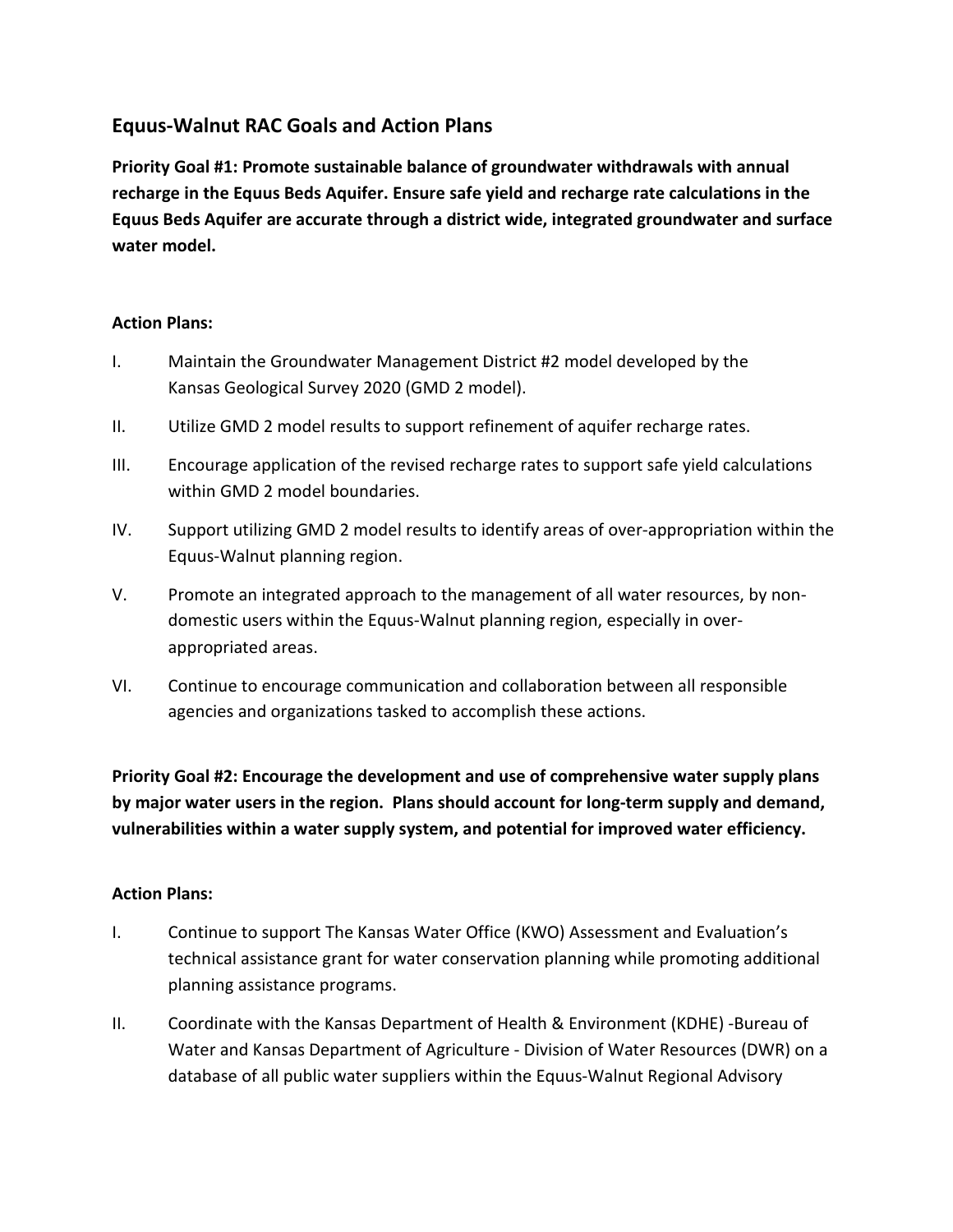Committee (RAC) that includes contact information and chief responsible staff person and chief governance person for each supplier.

- III. The KWO will develop a survey document to ascertain the current state, practice, and plans of each public water supplier as to their long-term water supply plan, including their consideration of non-potable water and existing water supplies.
- IV. If deemed appropriate, the results of this survey document will be made available to each public water supplier within the Equus-Walnut Planning Region.
- V. The RAC will work with the KWO to prepare a report to the Kansas Water Authority (KWA) that conveys the results of the survey and identifies any further actions that may be necessary in pursuit of the goal.
- VI. Promote a regulatory framework for the use of graywater.
- VII. The Equus-Walnut RAC, through the KWO and others, will promote water resource conservation strategies within the region by speaking with major water users, sharing success stories and organizing informational webinars, conference presentations, and other educational opportunities.

# **Priority Goal #3: Implement watershed protection measures to improve the reliability and health of surface water resources in the region.**

## **Action Plans:**

- I**.** Utilize targeting strategies of Watershed Restoration and Protection Strategy (WRAPS) and KWO to identify appropriate locations for (best management practice) BMP programs or other watershed projects.
- II. Identify ways to leverage funds for BMP implementation through public and private entities.
- III. Support watershed education and BMP demonstration activities.

# **Priority Goal #4: Allocate necessary resources to accurately locate, characterize, prioritize and remediate contamination sites within the Equus-Beds Aquifer.**

## **Action Plans:**

I. Maintain an inventory of contamination sites within the Equus Beds Aquifer.